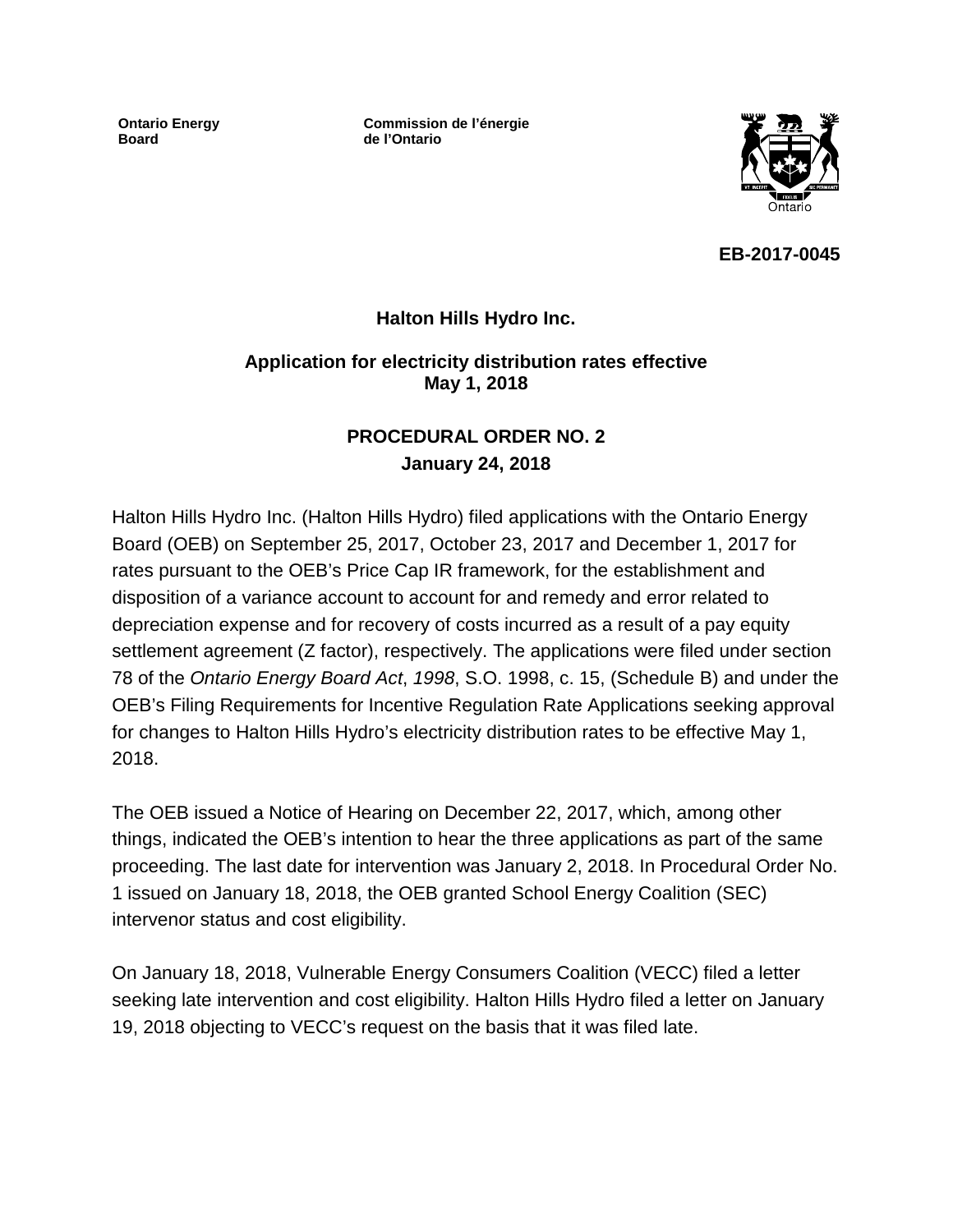VECC is granted intervenor status and is eligible to apply for an award of costs under the OEB's Practice Direction on Cost Awards only in relation to Halton Hills Hydro's proposal to establish and dispose of a variance account and the Z factor application as outlined above. In granting the intervention request, the OEB requires VECC to adhere to the case schedule outlined in the OEB's Procedural Order No. 1 dated January 18, 2018. The OEB also requires VECC to accept the record as it currently stands. VECC should carefully review the procedural matters outlined in Procedural Order No. 1 including the filing date of February 5, 2018 for interrogatories. A revised list of intervenors in this proceeding is attached as Schedule A to this procedural order.

All filings to the OEB must quote the file number, EB-2017-0045 and be made electronically in searchable/unrestricted PDF format through the OEB's web portal at [https://pes.ontarioenergyboard.ca/eservice/.](https://pes.ontarioenergyboard.ca/eservice/) Two paper copies must also be filed at the OEB's address provided below. Filings must clearly state the sender's name, postal address and telephone number, fax number and e-mail address. Parties must use the document naming conventions and document submission standards outlined in the RESS Document Guideline found at [https://www.oeb.ca/industry.](https://www.oeb.ca/industry) If the web portal is not available parties may email their documents to the address below.

All communications should be directed to the attention of the Board Secretary at the address below, and be received no later than 4:45 p.m. on the required date.

With respect to distribution lists for all electronic correspondence and materials related to this proceeding, parties must include the Case Manager, Marc Abramovitz at [Marc.Abramovitz@oeb.ca](mailto:Kelli.Benincasa@ontarioenergyboard.ca) and OEB Counsel, Richard Lanni at [Richard.Lanni@ontarioenergyboard.ca.](mailto:Richard.Lanni@ontarioenergyboard.ca)

# **ADDRESS**

Ontario Energy Board P.O. Box 2319 2300 Yonge Street, 27th Floor Toronto ON M4P 1E4 Attention: Board Secretary

E-mail: [boardsec@ontarioenergyboard.ca](mailto:boardsec@ontarioenergyboard.ca) Tel: 1-888-632-6273 (Toll free) Fax: 416-440-7656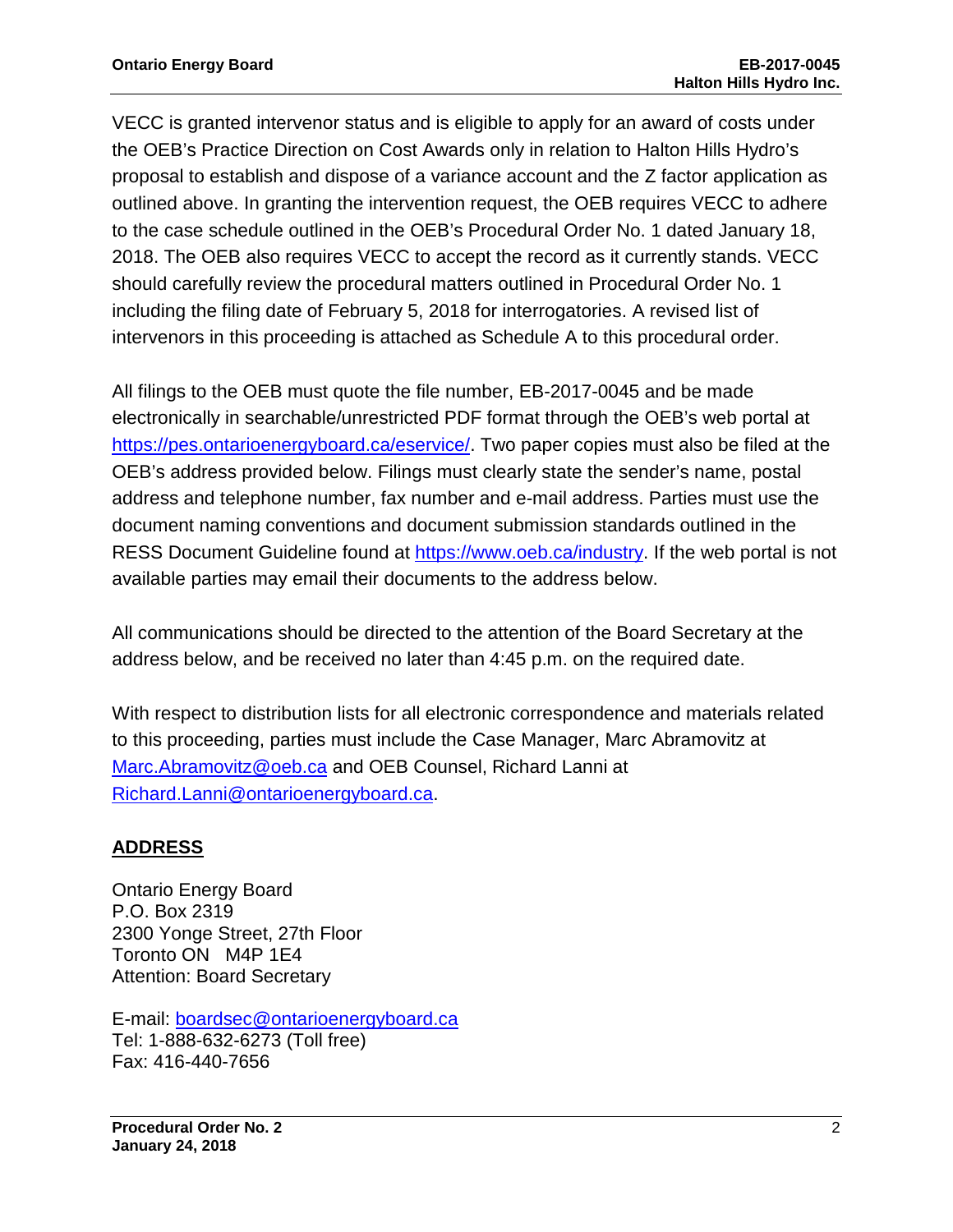# **DATED** at Toronto, **January 24, 2018**

# **ONTARIO ENERGY BOARD**

# **By delegation, before: Kristi Sebalj**

*Original signed by*

Kristi Sebalj Registrar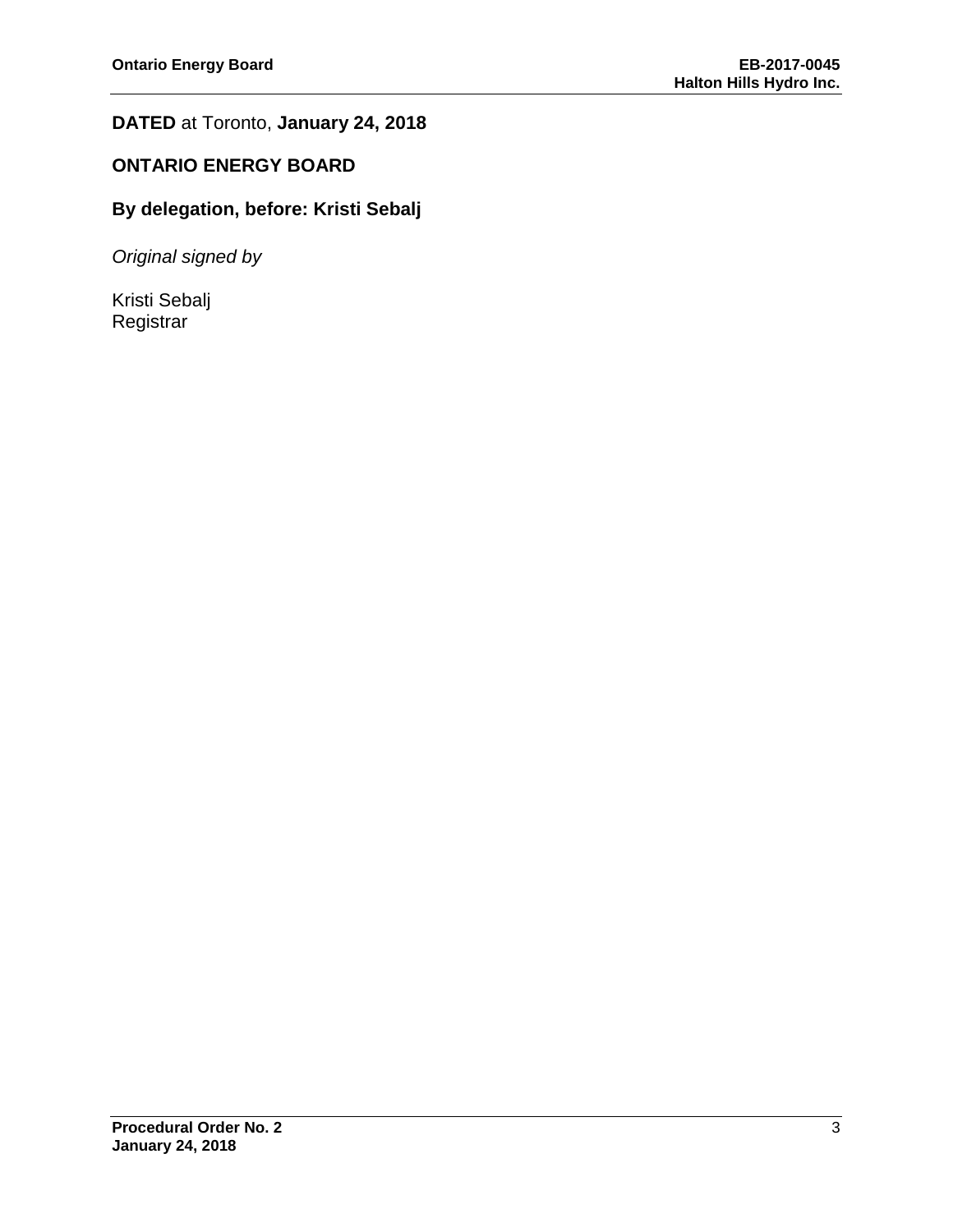Schedule A

To

Procedural Order No. 2

Halton Hills Hydro Inc.

EB-2017-0045

Revised Applicant and List of Intervenors

January 24, 2018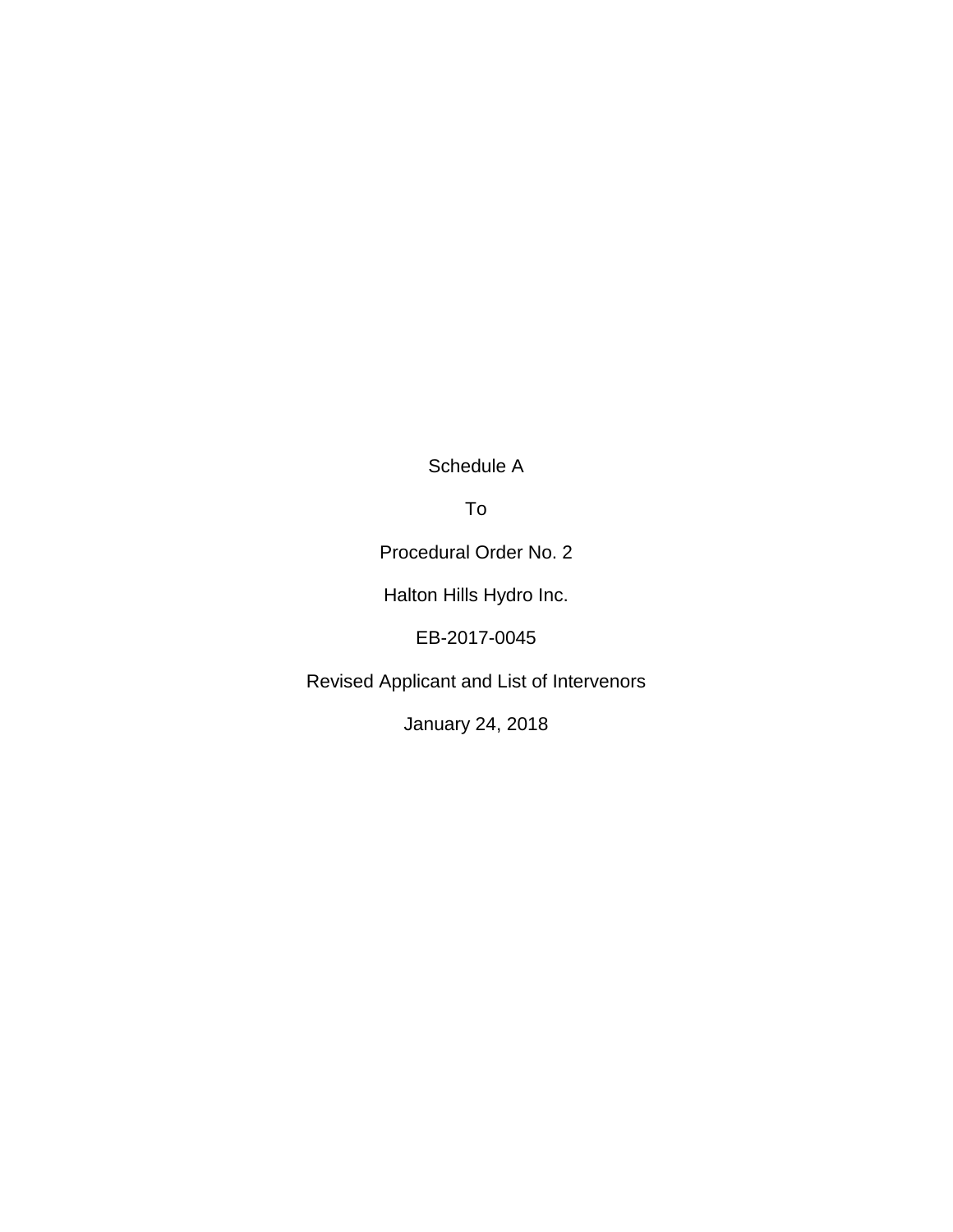### **Halton Hills Hydro Inc. EB-2017-0045**

### **APPLICANT & LIST OF INTERVENORS**

**January 24, 2018**

| APPLICANT                      | <b>Rep. and Address for Service</b>                                                               |  |
|--------------------------------|---------------------------------------------------------------------------------------------------|--|
| <b>Halton Hills Hydro Inc.</b> | <b>David Smelsky</b>                                                                              |  |
|                                | <b>Chief Financial Officer</b><br>Halton Hills Hydro Inc.<br>43 Alice Street<br>Acton, ON L7J 2A9 |  |
|                                | Tel: 519-853-3700 ext.208<br>Fax: 519-853-5592                                                    |  |

# **School Energy Coalition Wayne McNally**

### **INTERVENORS Rep. and Address for Service**

[dsmelsky@haltonhillshydro.com](mailto:dsmelsky@haltonhillshydro.com)

SEC Coordinator Ontario Public School Boards' Association 439 University Avenue 18th Floor Toronto ON M5G 1Y8 Tel: 416-340-2540 Fax: 416-340-7571 [wmcnally@opsba.org](mailto:wmcnally@opsba.org)

### **Mark Rubenstein**

Counsel Shepherd Rubenstein Professional Corporation 2200 Yonge St. Suite 1302 Toronto ON M4S 2C6 Tel: 416-483-0113 Fax: 416-483-3305 [mark@shepherdrubenstein.com](mailto:mark@shepherdrubenstein.com)